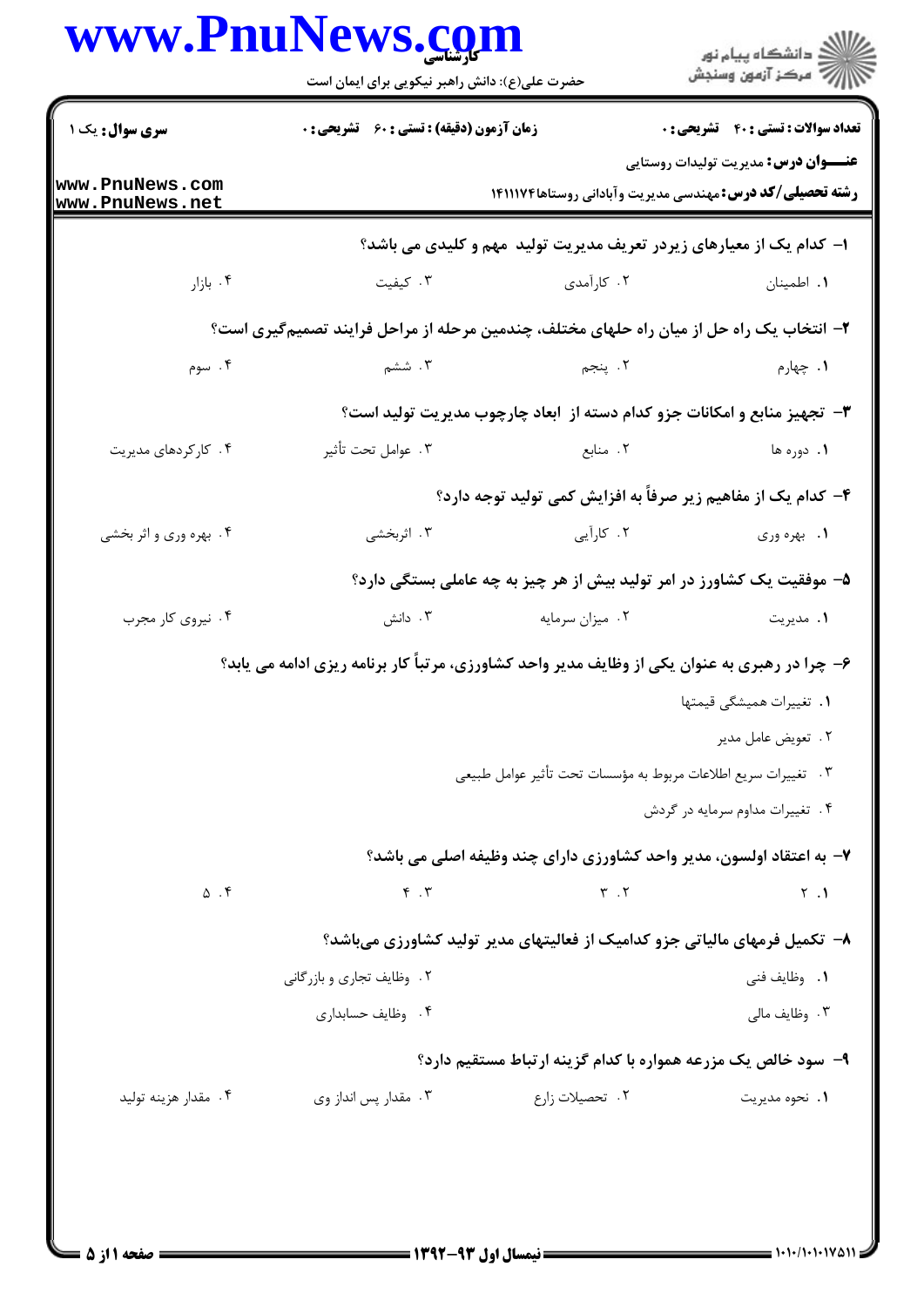|                                    | www.PnuNews.com<br>حضرت علی(ع): دانش راهبر نیکویی برای ایمان است |                       | ڪ دانشڪاه پيا <sub>م</sub> نور<br><mark>ر</mark> ⊽ مرڪز آزمون وسنڊش                                             |
|------------------------------------|------------------------------------------------------------------|-----------------------|-----------------------------------------------------------------------------------------------------------------|
| <b>سری سوال : ۱ یک</b>             | زمان آزمون (دقیقه) : تستی : 60 ٪ تشریحی : 0                      |                       | <b>تعداد سوالات : تستي : 40 - تشريحي : 0</b>                                                                    |
| www.PnuNews.com<br>www.PnuNews.net |                                                                  |                       | <b>عنـــوان درس:</b> مدیریت تولیدات روستایی<br><b>رشته تحصیلی/کد درس:</b> مهندسی مدیریت وآبادانی روستاها۱۴۱۱۱۷۴ |
|                                    |                                                                  |                       | ∙ا− در کدامیک از وضعیتهای زیر، یک مدیر با اطلاع کامل نسبت به اوضاع آینده تصمیم گیری می کند؟                     |
|                                    | ٢. وضعيت عمل اجباري                                              |                       | ٠١. وضعيت اطمينان ذهني                                                                                          |
|                                    | ۰۴ وضعيت غير فعال                                                |                       | ۰۳ وضعیت ریسک ذهنی                                                                                              |
|                                    |                                                                  |                       | 1۱– در کدام یک از انواع ریسک، کشاورز فقط در شروع فعالیتهای مربوط به تولید می تواند عکسالعمل نشان دهد؟           |
| ۰۴ ریسک تولید و مالی               | ۰۳ ريسک توليد                                                    | ۰۲ ریسک مالی          | ٠١. ريسک قيمت                                                                                                   |
|                                    |                                                                  |                       | ۱۲- در کشورهای جهان سوم و دارای تورم، کدام دسته از ریسکها از اهمیت بیشتری برخوردار است؟                         |
| ۰۴ ريسک قيمت                       | ۰۳ ریسک درآمد                                                    | ۰۲ ریسک تولید         | ۰۱ ریسک مالی                                                                                                    |
|                                    |                                                                  |                       | ۱۳– کدامیک از راهبردهای زیر از نظر حفظ امنیت داد و ستد قابل استفاده می باشد؟                                    |
| ۰۴ راهبرد بازار ويژه               | ۰۳ راهبرد عامل واکنشی                                            | ۰۲ راهبرد پشتيبان     | ٠١. راهبرد اكتشاف كننده                                                                                         |
|                                    | ۱۴- چرا مدیریت صحیح واحدهای تولیدی خرد کشاورزی ضروری است؟        |                       |                                                                                                                 |
|                                    | ۰۲ بهبود درآمد کشاورزان                                          |                       | ۰۱ توسعه تولید دهقانی                                                                                           |
|                                    | ۴. افزایش نقاط قوت کشاورزان                                      |                       | ٠٣ افزايش رفاه كشاورزان                                                                                         |
|                                    |                                                                  |                       | ۱۵– کدامیک از گزینه های زیر از ویژگیهای فناوری نامناسب صنایع روستایی می باشد؟                                   |
|                                    | ۰۲ مردم مدار باشد                                                |                       | ٠١. متكى به توليدات محلى باشد                                                                                   |
|                                    | ۴ . - سبب بهبود توزيع درآمد شود                                  |                       | ۰۳ کار اندوز باشد                                                                                               |
|                                    |                                                                  |                       | ۱۶– اهمیت کدامیک از موارد زیر در مدیریت ایجاد صنایع تولیدی کمتراست؟                                             |
| ۰۴ کنترل کیفیت                     | ۰۳ مطالعات امکان پذیری                                           | ٠٢ ارزيابي كار و زمان | <b>۱.</b> تجربه مدير                                                                                            |
|                                    |                                                                  |                       | ۱۷- کدام گزینه جزو وظایف و مسئولیتهای اختصاصی می باشد؟                                                          |
| ۰۴ سازماندهی                       | ۰۳ برنامه ریزی                                                   | ۰۲ نظارت و کنترل      | ۰۱ آموزش و توسعه                                                                                                |
|                                    |                                                                  |                       | ۱۸– هدف کدامیک از مراحل اجرایی مدیریت جامع کیفیت، ایجاد آمادگی برای تغییر میباشد؟                               |
|                                    | ٢. مرحله أكَاهي                                                  |                       | ۰۱ مرحله کسب دانش و مهارت                                                                                       |
|                                    | ۰۴ مرحله اجرا                                                    |                       | ۰۳ مرحله برنامه ريزي                                                                                            |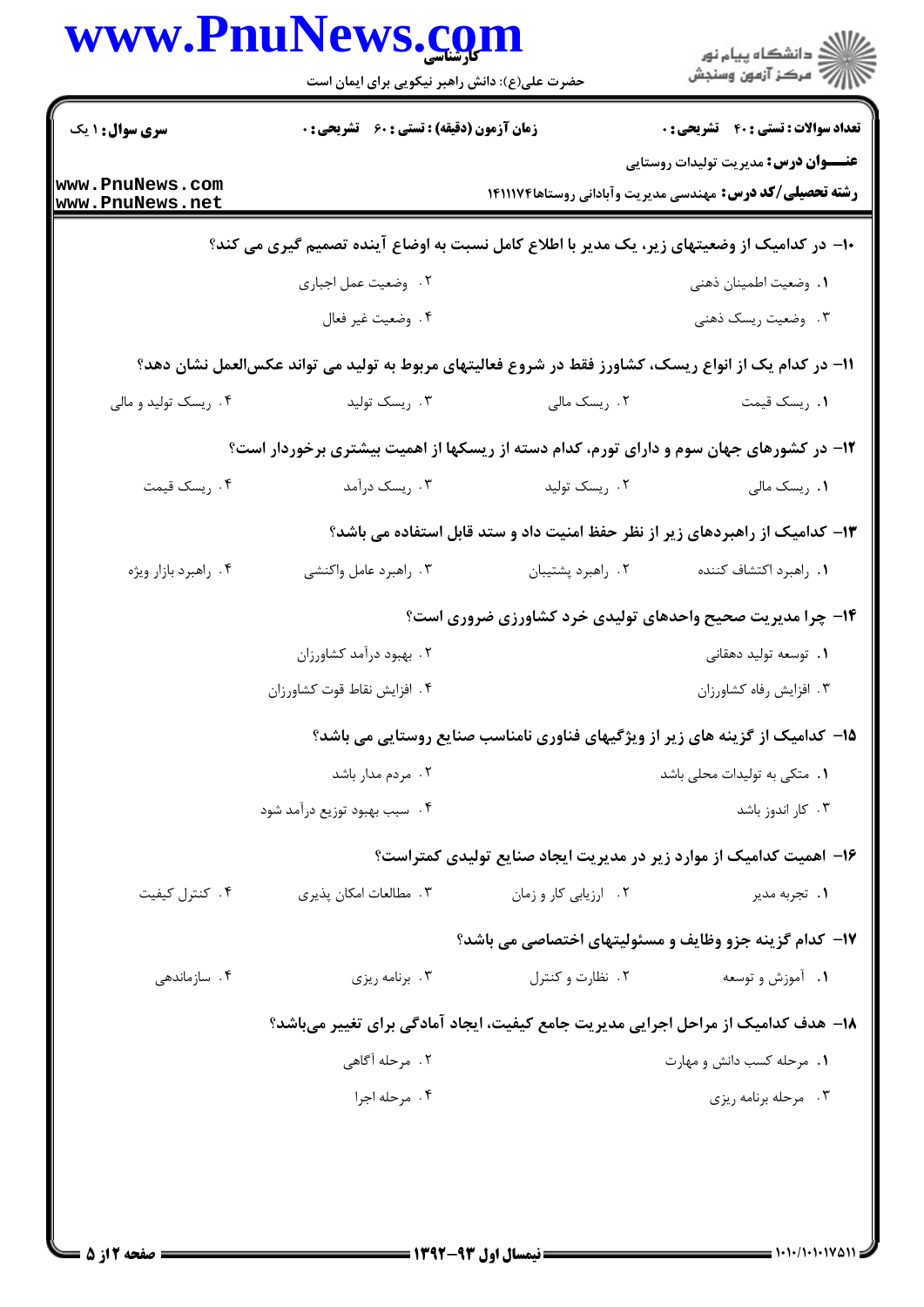|                                    | حضرت علی(ع): دانش راهبر نیکویی برای ایمان است         |                                                                                    |                                                                                                                 |
|------------------------------------|-------------------------------------------------------|------------------------------------------------------------------------------------|-----------------------------------------------------------------------------------------------------------------|
| <b>سری سوال : ۱ یک</b>             | زمان آزمون (دقیقه) : تستی : 60 ٪ تشریحی : 0           |                                                                                    | <b>تعداد سوالات : تستی : 40 - تشریحی : 0</b>                                                                    |
| www.PnuNews.com<br>www.PnuNews.net |                                                       |                                                                                    | <b>عنـــوان درس:</b> مدیریت تولیدات روستایی<br><b>رشته تحصیلی/کد درس:</b> مهندسی مدیریت وآبادانی روستاها۱۴۱۱۱۷۴ |
|                                    |                                                       |                                                                                    | ۱۹- هدف نهایی در مدیریت منابع جنگلی کدام است؟                                                                   |
|                                    | ۲. حداقل سازی هزینه ها                                |                                                                                    | ۰۱ تولید مستمر                                                                                                  |
|                                    | ۰۴ دستیابی به نرخ مطلوب بهره برداری                   |                                                                                    | ۰۳ حداکثر سازی درآمد                                                                                            |
|                                    |                                                       |                                                                                    | ۲۰– تعریف آژانس بهره وری اروپا از بهره وری کدام است؟                                                            |
|                                    | ۰۲ درجه استفاده مؤثر از زمین، سرمایه، کار و سازماندهی |                                                                                    | ۰۱ نسبت ترکیب عوامل زمین، سرمایه، کار و سازماندهی                                                               |
|                                    | ۰۴ نسبت ترکیب عوامل زمین، سرمایه، کار و مدیریت        |                                                                                    | ۰۳ درجه استفاده مؤثر از محصولات                                                                                 |
|                                    |                                                       |                                                                                    | <b>٣١- كدام گزينه مردود است؟</b>                                                                                |
|                                    |                                                       | ۱. در اندازه گیری کارایی اقتصادی ناهماهنگی نهاده ها و ستانده ها نادیده گرفته میشود |                                                                                                                 |
|                                    |                                                       | ۲ . در اندازه گیری کارایی فنی ناهماهنگی نهاده ها و ستانده ها نادیده گرفته میشود    |                                                                                                                 |
|                                    |                                                       | ۰۳ در اندازه گیری کارایی فنی تغییرات در قیمتهای نسبی نهاده ها مدنظر نیست           |                                                                                                                 |
|                                    |                                                       |                                                                                    | ۰۴ بهره وری برابر مجموع اثربخشی و کارایی است                                                                    |
|                                    |                                                       |                                                                                    | ۲۲- کدامیک از مفاهیم بهره وری برای مقایسه بهره وری بخشهای کشاورزی و غیرکشاورزی توصیه میشود؟                     |
| ۰۴ بهره وري نهايي                  | ۰۳ بهره وری ناخالص                                    | ۰۲ بهره وری ارزش                                                                   | ۰۱ بهره وری خالص                                                                                                |
|                                    |                                                       |                                                                                    | ۲۳- شیوه های مدیریت جزو کدام دسته از عوامل مؤثر بر بهره وری می باشد؟                                            |
| ۰۴ زیرساخت ها                      | ۰۳ تغییرات ساختاری                                    | ۰۲ عوامل سخت                                                                       | ٠١. عوامل نرم                                                                                                   |
|                                    |                                                       |                                                                                    | ۲۴- کدامیک از عوامل داخلی مؤثر بر بهره وری واحدهای تولیدی می باشد؟                                              |
| ۰۴ تغییرات فناوری                  | ۰۳ تغییرات تکنولوژیکی                                 | ٢. تغيير الگوى اشتغال                                                              | 1. تغييرات اقتصادى                                                                                              |
|                                    |                                                       |                                                                                    | ۲۵- دیرپذیران جزو کدام دسته از اعضای نظام اجتماعی می باشند؟                                                     |
| ۰۴ جسور                            | ۰۳ سنتی                                               | ۰۲ دوراندیش                                                                        | ۰۱ شکاک                                                                                                         |
|                                    |                                                       |                                                                                    | ۲۶- در کدامیک از رهیافت های زیر بر ایجاد فناوری مناسب برای کشاورزان به صورت محلی تأکید شده است؟                 |
|                                    | ۲. رهيافت توسعه نظامهاي زراعي                         |                                                                                    | ٠١. رهيافت پروژه اي                                                                                             |
|                                    | ۰۴ رهیافت مشارکتی ترویج                               |                                                                                    | ۰۳ رهيافت عمومي ترويج                                                                                           |
|                                    |                                                       |                                                                                    | ۲۷– در مورد پایش آموزش، طبق استاندارد چند درصد از مکانهای آموزش تدارک دیده شده باید مورد استفاده قرار گیرد؟     |
|                                    |                                                       |                                                                                    |                                                                                                                 |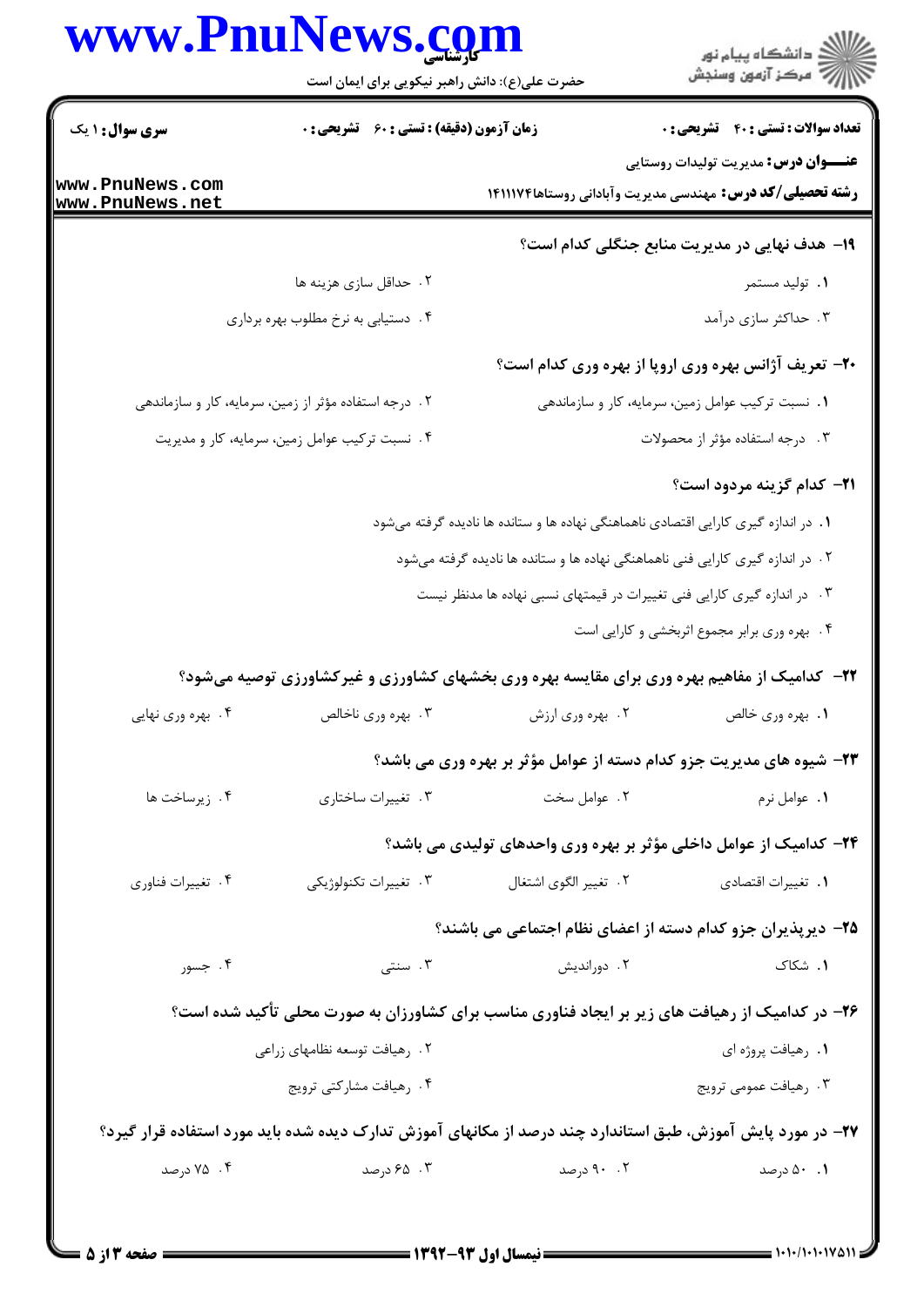|                                                                                                                    | حضرت علی(ع): دانش راهبر نیکویی برای ایمان است                                       |                                                                                                             | ڪ دانشڪاه پيام نور<br>۾ سرڪز آزمون وسنڊش                                                                        |
|--------------------------------------------------------------------------------------------------------------------|-------------------------------------------------------------------------------------|-------------------------------------------------------------------------------------------------------------|-----------------------------------------------------------------------------------------------------------------|
| سری سوال: ۱ یک                                                                                                     | <b>زمان آزمون (دقیقه) : تستی : 60 ٪ تشریحی : 0</b>                                  |                                                                                                             | <b>تعداد سوالات : تستي : 40 قشريحي : 0</b>                                                                      |
| www.PnuNews.com<br>www.PnuNews.net                                                                                 |                                                                                     |                                                                                                             | <b>عنـــوان درس:</b> مدیریت تولیدات روستایی<br><b>رشته تحصیلی/کد درس:</b> مهندسی مدیریت وآبادانی روستاها۱۴۱۱۱۷۴ |
| ۲۸- در کدام فلسفه از مدیریت بازاریابی، مشتری محصولاتی را مورد توجه قرار می دهد که از نظر کیفیت، عملکرد و نوآوری در |                                                                                     |                                                                                                             | بالاترين حد باشد؟                                                                                               |
| ۰۴ دیدگاه بازاریابی                                                                                                | ۰۳ دیدگاه تولید                                                                     | ۰۲ دیدگاه فروش                                                                                              | ٠١. ديدگاه محصول                                                                                                |
|                                                                                                                    |                                                                                     | ۲۹- در مقوله بازاریابی محصولات کشاورزی، وجود کدام یک از موارد زیر مردود است؟                                |                                                                                                                 |
|                                                                                                                    | ٢. فسادپذيري محصولات                                                                |                                                                                                             | ۰۱ قانون بازده نزولی                                                                                            |
|                                                                                                                    | ۰۴ کشش ناپذیری عرضه                                                                 |                                                                                                             | ۰۳ دشواری استانداردسازی                                                                                         |
|                                                                                                                    |                                                                                     |                                                                                                             | ۳۰– کدام یک از موارد زیر جزو ابزارهای پایش بازار می باشد؟                                                       |
| ۰۴ کنترل                                                                                                           | ۰۳ استانداردهای کیفی                                                                | ۰۲ کنترلهای انحصاری                                                                                         | 1. تعيين سهميه                                                                                                  |
|                                                                                                                    | ۳۱- هدف کدام دسته از نظامهای اطلاعاتی بازار، بالا بردن سود کشاورزان و تجار می باشد؟ |                                                                                                             |                                                                                                                 |
|                                                                                                                    | ۲. بنگاه های خصوصی                                                                  |                                                                                                             | ٠١. انجمنها                                                                                                     |
|                                                                                                                    | ۴. بنگاههای دولتی و انجمنها                                                         |                                                                                                             | ۰۳ بنگاه های دولتی                                                                                              |
|                                                                                                                    |                                                                                     | ۳۲– برای کدام گروه، معادل اطمینان برابر با ارزش مورد انتظار حاصل از توزیع پیامدهاست؟                        |                                                                                                                 |
| ۰۴ بستگی دارد                                                                                                      | ۰۳ افراد ریسک پذیر                                                                  | ۲. افراد خنثی به ریسک                                                                                       | ٠١. افراد ريسک گريز                                                                                             |
|                                                                                                                    |                                                                                     | ۳۳- کدام یک از ریسکهای زیر می تواند از علل ریسک تولید باشد؟                                                 |                                                                                                                 |
| ۰۴ ریسک مالی                                                                                                       | ۰۳ ريسک قيمتها                                                                      | ۰۲ ریسک فناوری                                                                                              | ٠١. ريسک خسارت                                                                                                  |
|                                                                                                                    |                                                                                     | ۳۴- کدامیک از ریسکها شامل نرخ های بهره نامطمئن و دسترسی نامطمئن به وام میباشد؟                              |                                                                                                                 |
| ۰۴ ریسک عملیاتی                                                                                                    | ۰۳ ریسک راهبردی                                                                     | ۰۲ ریسک قیمتی                                                                                               | ٠١. ريسک فناوري                                                                                                 |
|                                                                                                                    |                                                                                     | ۳۵- چرا در مواجهه شدن با ریسک راهبردی استفاده از ریسکهای قراردادی یا ارتباطی از اهمیت خاص برخوردار می شوند؟ |                                                                                                                 |
| ٢. به علت فرايند صنعتى شدن در كشاورزى                                                                              |                                                                                     |                                                                                                             | ٠١. به علت چند بعدى بودن اين نوع ريسكها                                                                         |
|                                                                                                                    | ۰۴ به علت نا مطمئن بودن نرخهای بهره                                                 |                                                                                                             | ٠٣ به علت ارتباط با توليد، هزينه ها و وامها                                                                     |
|                                                                                                                    |                                                                                     | ۳۶– در کدام مورد، قبل از فصل کاشت محصول قیمت هدف تعیین می شود؟                                              |                                                                                                                 |
| ۴. قیمت تضمینی                                                                                                     | ۰۳ بازارهای بورس                                                                    | ٢. قراردادهای اختیاری                                                                                       | ٠١. پرداختهای جبرانی                                                                                            |
|                                                                                                                    |                                                                                     | ۳۷– کدام سیاست در جهت بهبود موقعیت اعتباری کشاورز و دسترسی وی به اعتبارات بانکی نقش موثر تری دارد؟          |                                                                                                                 |
| ۰۴ پرداختهای جبرانی                                                                                                | ۰۳ قراردادهای تولید                                                                 | ۰۲ بیمه کشاورزی                                                                                             | ۰۱ قیمت تضمینی                                                                                                  |